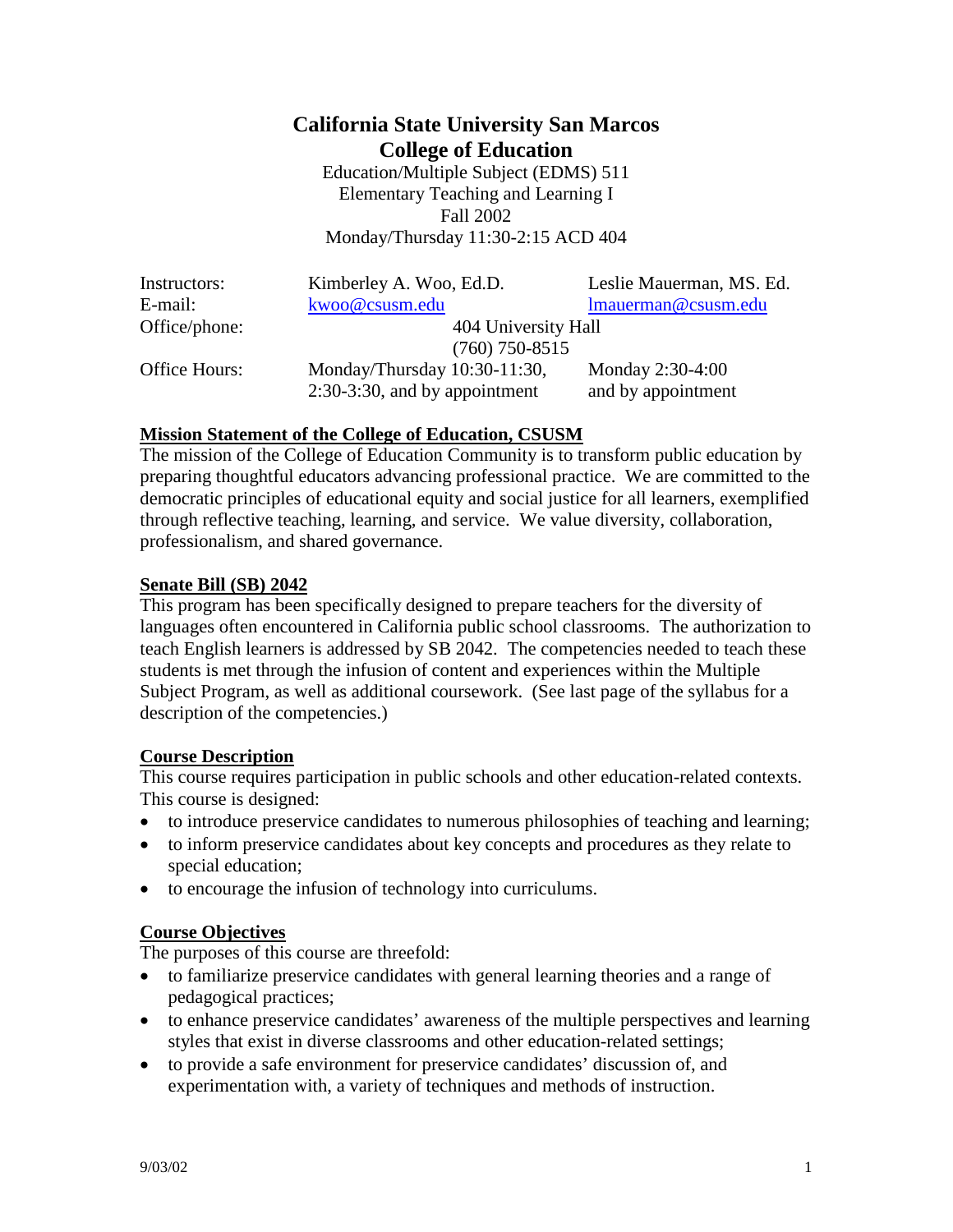# **Required Text**

- Choate, J. S. (2000). *Successful inclusive teaching: (3rd ed.).* Needham Heights, MA: Allyn and Bacon.
- Marion, R., Valadez, G. & K. Woo (Compilers) (2002). *DEEP Dialogue About Teaching & Learning*, Boston, MA: Prentice Hall Custom Reader.
- *National Educational Technology Standards for Students: Connecting Curriculum and Technology* (2000). Ruston, LA: International Society for Technology in Education (ISTE).
- Villa, R. and Thousand, J. (1995). *Creating an inclusive school*. Alexandria, VA: Association for Supervision and Curriculum Development.
- Administrative-notebook with dividers: notes, activities, additional handouts

## **Accommodation for Disabilities**

Students requiring reasonable accommodations need to contact Disabled Student Services in order to make the necessary arrangements. This organization is located in Craven Hall, room 5025a, and can be reached by telephone at (760) 750-4905 or (760) 750-4909 (TDD users).

## **Plagiarism**

All work submitted for this course should reflect students' efforts. When relying on supporting documents authored by others, cite them clearly and complete. Failure to do so may result in failure of the course.

## **Grading Policy**

All students will come prepared to class; readings and homework assignments are listed on the dates on which they are due.

All required work is expected to be on time. One grade level will be deducted for each class meeting for which it is late (e.g., an "A" assignment that is submitted one class session late will be marked down to an A-). Unless prior instructor approval is secured, assignments will not be accepted three class sessions after which they are due. Life and death situations will be handled on a case-by-case basis, as determined by the instructors.

It is expected that students will proofread and edit their assignments prior to submission. Students will ensure that the text is error-free (grammar, spelling), and ideas are logically and concisely presented. Refer to American Psychological Association (APA) manual,  $5<sup>th</sup>$  edition, for guidance. Neglecting to do the above will impact the instructors' abilities to read and understand the text; the assignment's grade will be negatively affected as a result of this oversight.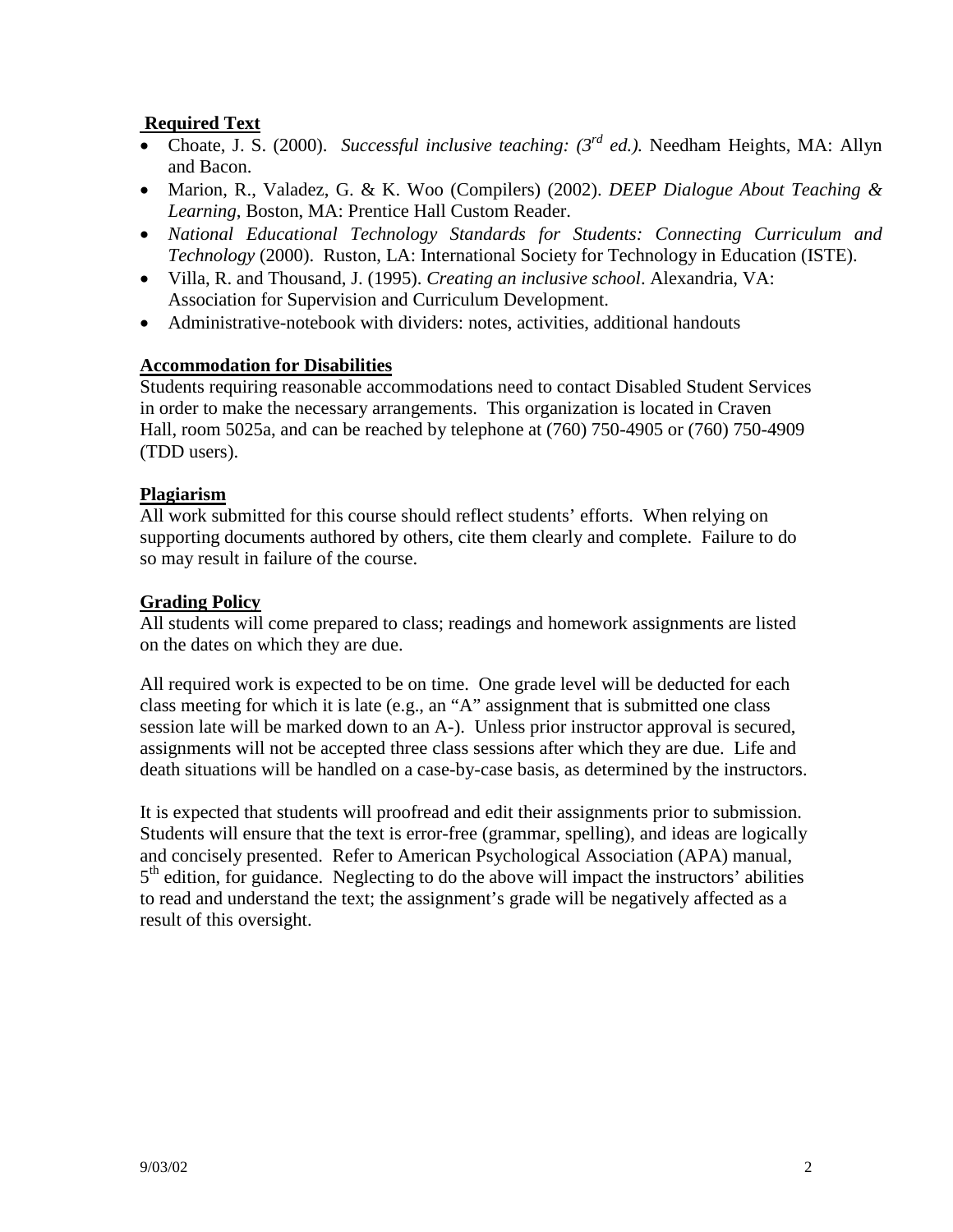### September 5 Th **Introduction to course** (W)

- 1. Who are we?
- 2. SELF Personality learning profile.
- 3. "New Social Studies" sorting activity.
- 4. Review syllabus and course requirements.
- HW:
- Self-profile of Learning Style (1-2 total pages) Describe your learning style (1 paragraph). Recall one occasion during which this style proved to be either a strength or weakness in the particular learning environment.
- Make preparations to teach a 5-minute lesson (to three classmates) on any topic. Bring enough materials for three "students." This activity will occur in the next class, September 9.

## 9 M **Ways of knowing connected to practice** (M & W)

- 1. Talk about Disabilities characteristic matrix.
- 2. Discuss learning styles in small and whole group.
- 3. 5-minute lesson teaching in small groups.
- 4. Create criteria for on-going practice teaching activities.
- 5. Mini-lecture on Piaget and Vygotsky.

### HW:

- Chapter 4: Cognitive Development I, Piaget and Vygotsky (pp.7-46).
- Get a copy of state and/or school district description of grade-level competencies of the grade you are observing.

# 12 Th **Ways of knowing connected to practice cont.** (W)

- 1. Jigsaw activity with other educators: John Dewey, Howard Gardner, Carol Gilligan, Gloria Ladson-Billings**, Sped?**
- 2. Create a chart that summarizes main points of the various educational philosophies.
- 3. Discuss positive/negative aspects of organizing information via a chart.
- 4. Propose other ways to help organize information.
- 5. Review fundamentals of observation.
- 6. In groups of 3-4 students, go out onto campus and sketch a place. Note interactions, patterns of movement, and ways the setting influenced interactions.

HW:

- Chapter 5: Cognitive Development II, Cognitive Processes (pp. 49-95).
- Villa/Thousand, chapter 6.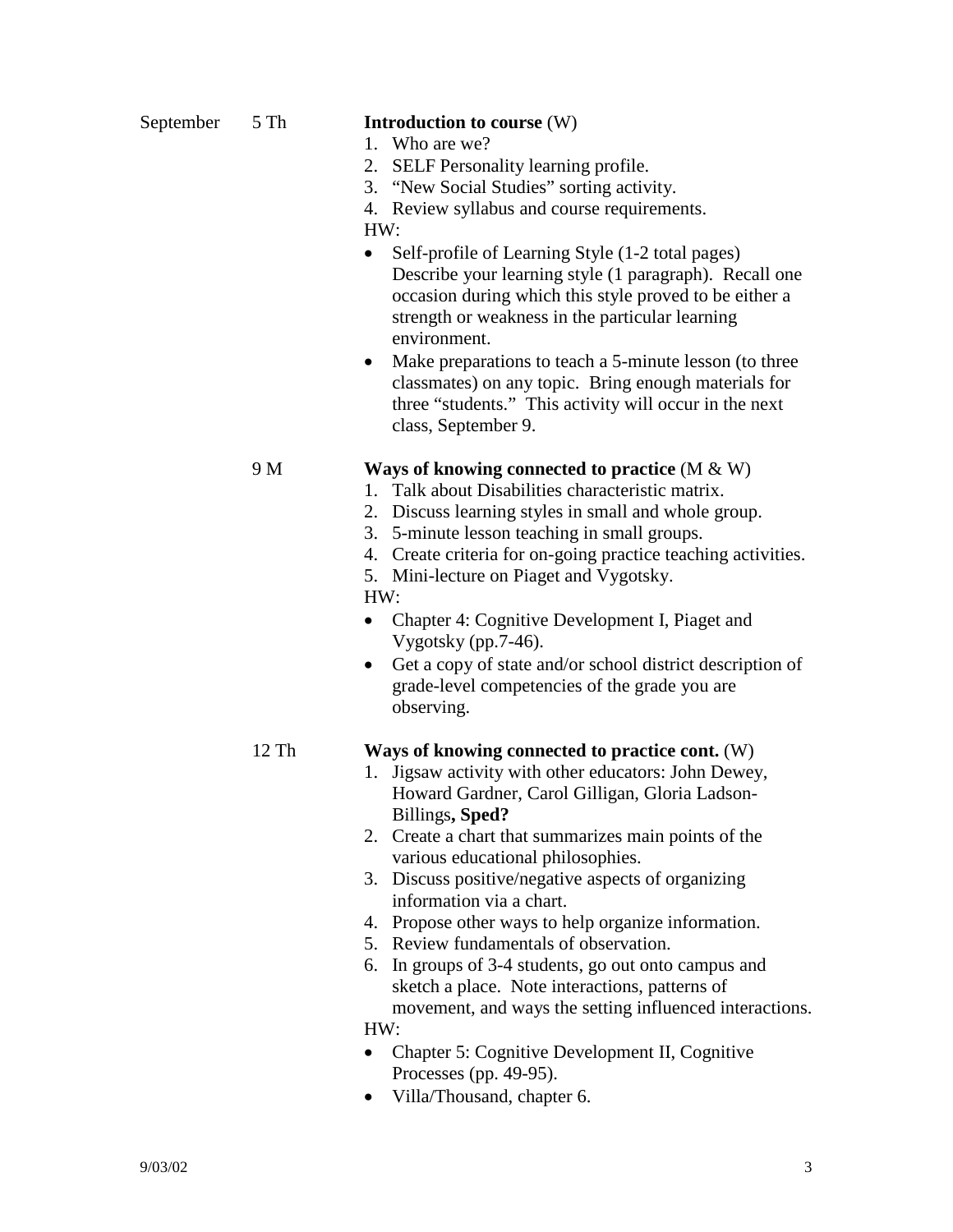#### 16 M **Structures and procedures that promote learning**(M/W)

- 1. Quick write--personal memory from experience with group work.
- 2. Pair share.
- 3. Share with class.
- 4. Write on board important considerations when planning for group work.
- 5. Discuss observations of physical environment in classrooms.

HW:

- Chapter 6: Nature of and struggle for power (pp. 231-254).
- Chapter 3: Managing the physical environment (pp. 255-268).
- Choate, chapter 14.
- Observation of physical environment (Sketch plus 1- 2 total pages)

1. Sketch the physical layout of the classroom (e.g. desks, chairs, windows, doors, blackboard, cubbies, closet, resource storage, bulletin boards, lighting, ventilation, sound etc.)

2. Discuss one to three aspects about the classroom's physical environment and ways it/they may positively, negatively (or a mixture of both) influence the context and student performance.

#### 19 Th **Structures and procedures . . . cont.** (W)

- 1. Brainstorm ways to establish a "safe" classroom environment.
- 2. Discuss ways in which classroom rules from observation sites promote/hinder classroom "safety."
- 3. Distribute and discuss "classroom safety" ideas from Poway district.
- 4. Debrief Cultural Plunge experiences.

HW:

- Chapter 2, Why we need classroom rules (pp. 183-205).
- Chapter 5: Democratic consequences (pp. 207-229).
- Bring a list of classroom rules from the room you are observing.
- Cultural Plunge (3-5 total pages) 1. Describe the overall setting of the "unfamiliar" culture (e.g., race/ethnicity, disabilities, gender, sexuality, religious, social/economic) (1-2 paragraphs). 2. Briefly describe the meaningful interaction(s) with an individual(s) from this culture (1-2 paragraphs, cont)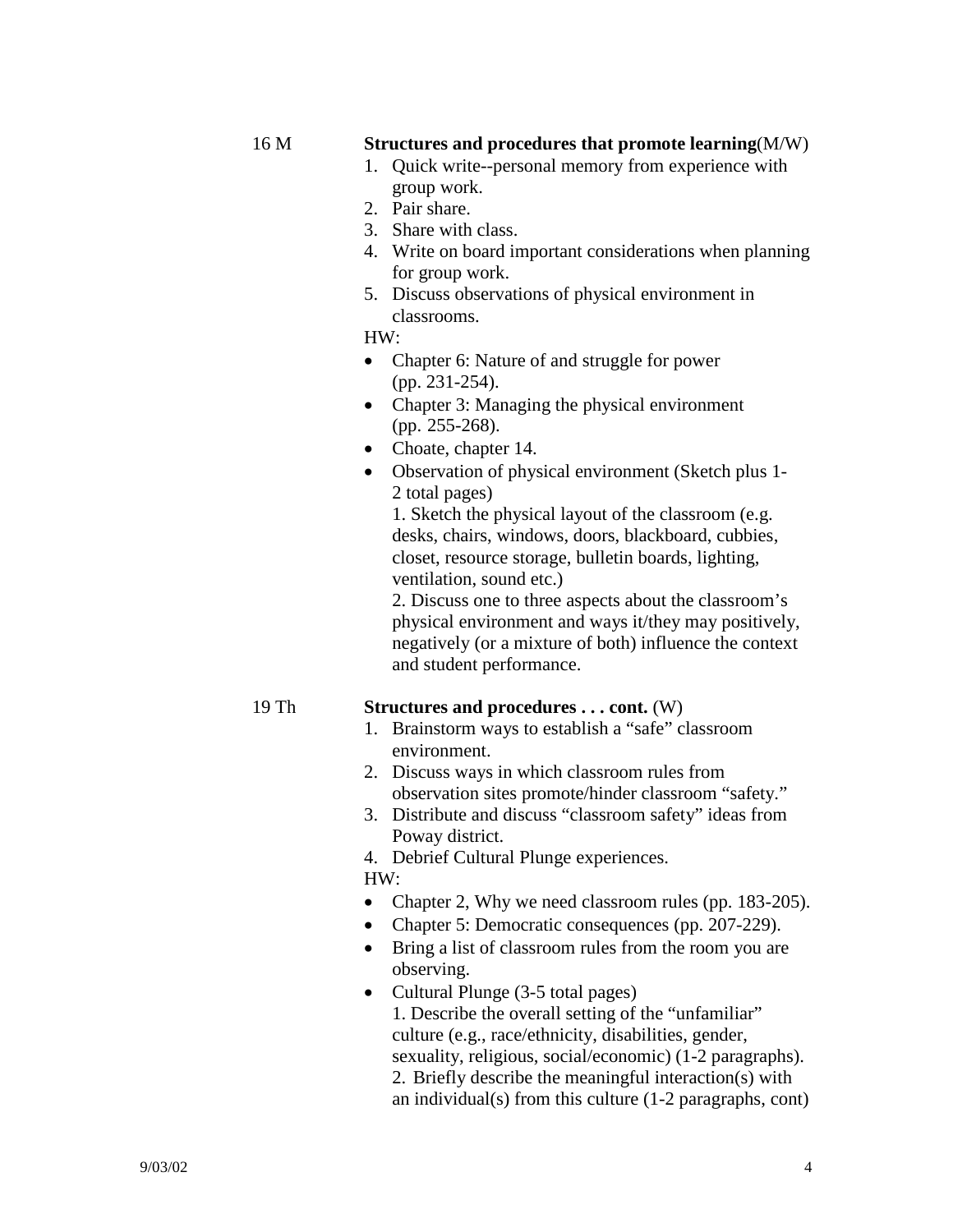|         |       | 3. Discuss one-three similarities/differences between<br>the individual's(s) perspective(s) and your own.<br><b>4.</b> Propose and discuss one to three (see above point)<br>strategies that might be used in learning environments<br>to accommodate these differences.                                                                                                                                                                                                                                                                                                                                                                              |
|---------|-------|-------------------------------------------------------------------------------------------------------------------------------------------------------------------------------------------------------------------------------------------------------------------------------------------------------------------------------------------------------------------------------------------------------------------------------------------------------------------------------------------------------------------------------------------------------------------------------------------------------------------------------------------------------|
|         | 23 M  | Differentiated Design $(M & W)$<br>1. Universal Design.<br>2. Observation form of special needs distributed.<br>3. Distribute Courage for the discouraged in-class.<br>4. Quick write.<br>HW:<br>Choate, chapters 1,3.<br>٠<br>Villa/Thousand, chapter 5 & pp.125-135.<br>$\bullet$                                                                                                                                                                                                                                                                                                                                                                   |
|         | 26 Th | Differentiated design cont. (W)<br>1. Review various lesson plan formats.<br>2. Introduce idea of year-long planning.<br>3. In small groups (based on similar learning styles), have<br>students draft one lesson plans that target their preferred<br>learning style.<br>4. Ask students to adjust the same lesson plan to target a<br>different learning style.<br>5. Explain the adjustments to the whole class.<br>HW:<br>Chapter 4: Teacher as designer II: Teacher's lesson<br>٠<br>planning (pp. 351-375).<br>Thousand article on Universal design.<br>$\bullet$<br>Bring a copy of the school calendar from observation<br>$\bullet$<br>site. |
|         | 30 M  | Differentiated design cont. $(M & W)$<br>1. Library field trip (curriculum resources room, education<br>journals).                                                                                                                                                                                                                                                                                                                                                                                                                                                                                                                                    |
| October | 3 Th  | <b>Reflective practice (W)</b><br>1. Eye of the Storm video.<br>2. Discuss as a class, "Do you feel Jane Elliot's approach<br>to facilitating personal growth was acceptable for 3 <sup>rd</sup><br>graders?"<br>3. Discuss the use of role-playing and simulations.<br>HW:<br>Chapter 2: Class (pp. 456-493).<br>$\bullet$<br>Chapter 3: Racism in schools (pp. 579-616).<br>Observation of special needs (3-5 pages)<br>$\bullet$<br>1. Briefly describe context of observation (contd)                                                                                                                                                             |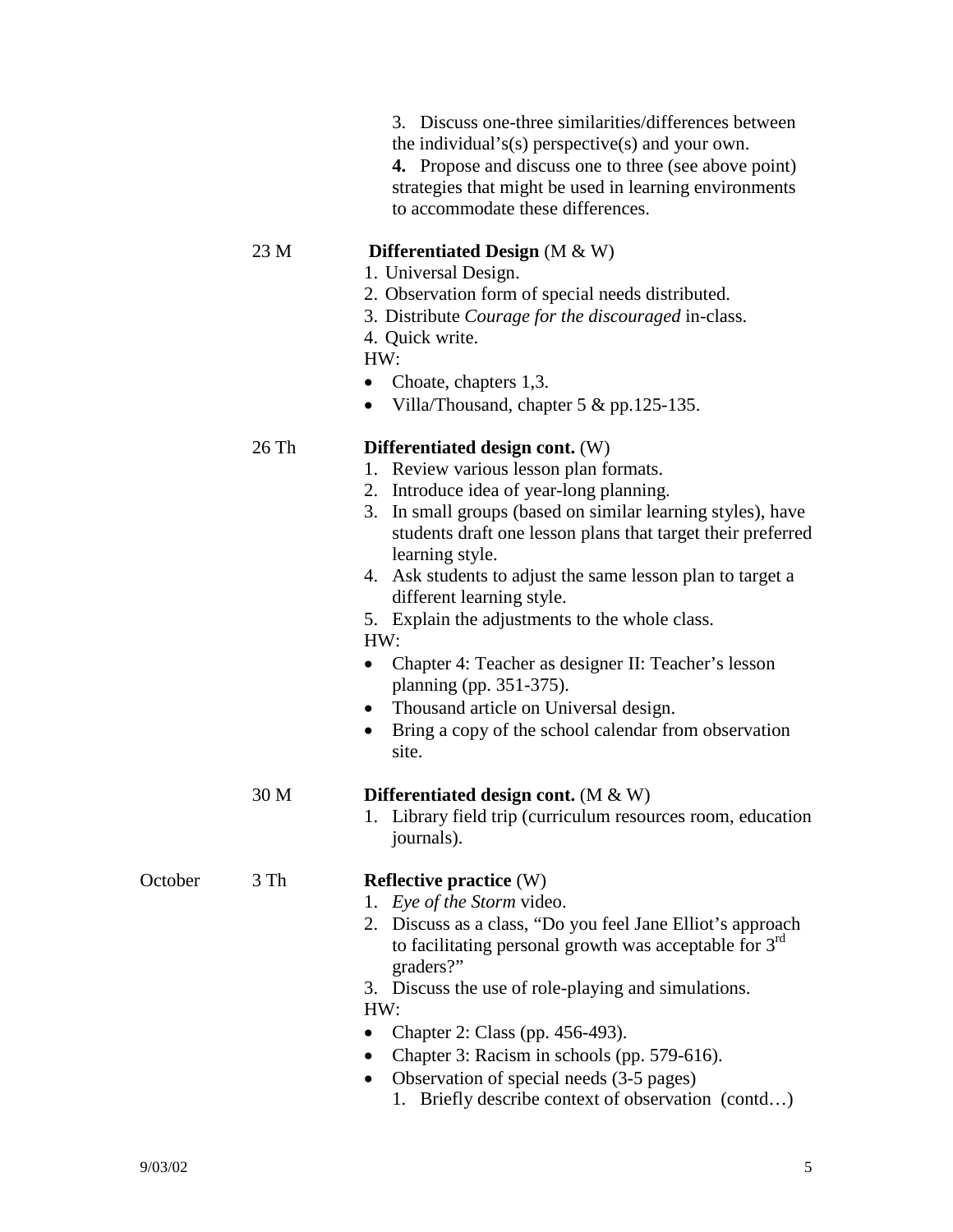(1-2 paragraphs).

- 2. Briefly describe child and particular special need (1-2 paragraphs).
- 3. Describe ways in which other students, the teacher, and the setting supported, ignored, and/or negatively impacted this child's school experience.

### 7 M **Reflective practice cont.** (M & W)

*\*Meet in computer lab for this class.*

- 1. Introduce Disability characteristics matrix.
- 2. Begin working on the matrix in class.

#### HW:

• Choate, chapter 2, 15.

- 10 Th **Reflective practice cont**. (W)
	- 1. Introduce case analysis approach, a strategy for solution finding.
	- 2. Practice case analysis techniques in small groups.
	- 3. Brainstorm ways in which case analysis techniques can be incorporated into curriculum.

### HW:

- Chapter 4, Gender (pp. 496-530).
- Chapter 6, Religion (pp. 531-574).
- Chapter 2 excerpt: Latino/Hispanic Diversity (pp. 575-578).
- Keep working on Disabilities characteristics matrix

### 14 M **Teacher as professional** (W)

- 1. In small groups review oaths and codes from various professions.
- 2. Highlight similarities and differences among professions.
- 3. Define "professionalism for teachers."
- 4. As a group, try to compile a list of ten items/aspects of professions/professionalism.
- 5. Distribute and review Poway criteria.
- 6. Share internet research findings.

### HW:

- Use the internet to find (and bring a hard copy to class) 2-3 documents/articles/list of recommendations that address "teacher professionalism".
- ISTE NETS, chapter 1.
- Disabilities characteristic matrix due.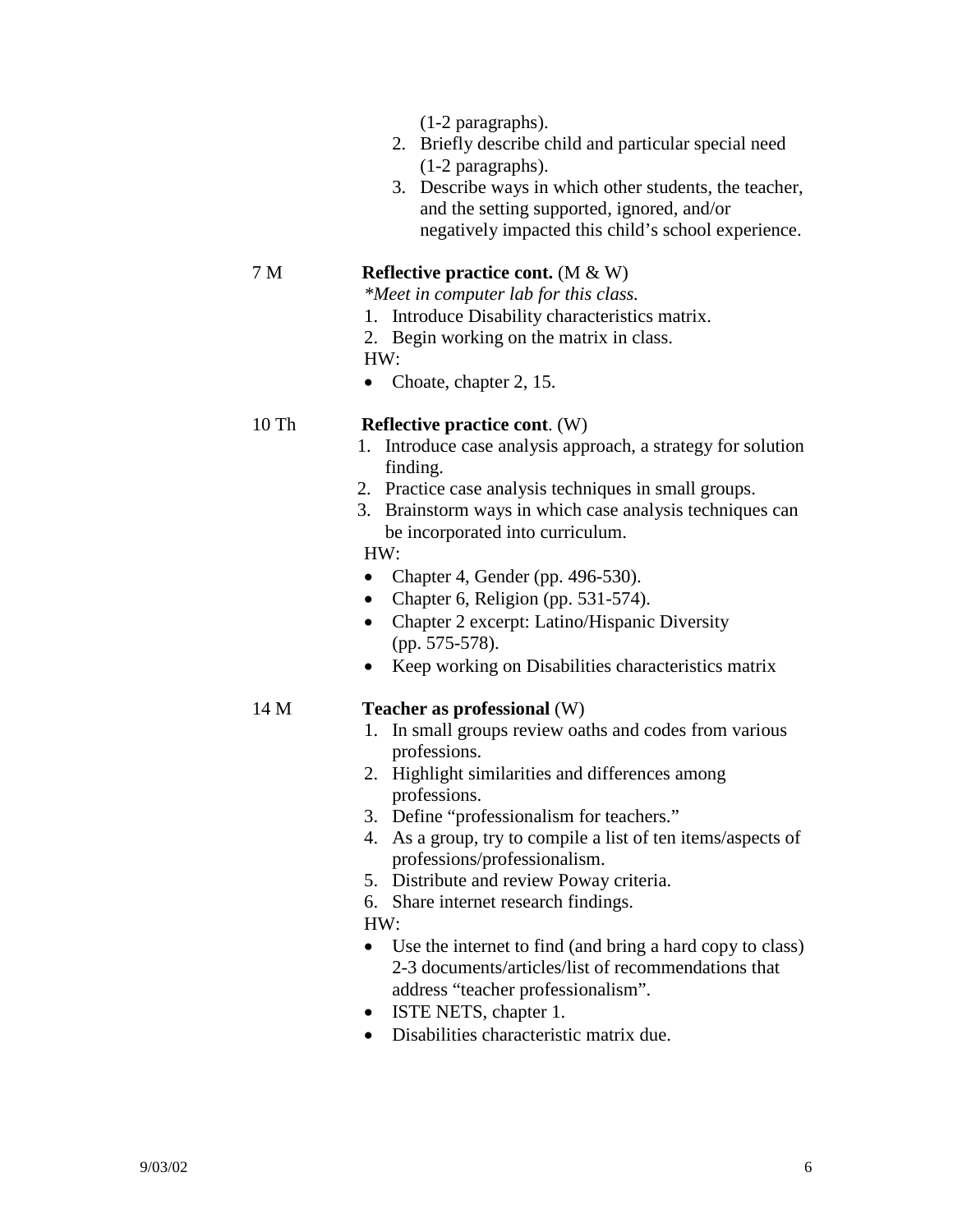# 17 Th **Teacher as professional cont.** (W)

- 1. Define resume and C.V.
- 2. Work in small groups- peer edit resumes
- 3. Discuss importance of professional demeanor, attire and grooming.
- 4. Electronic portfolio presentation.

HW:

• Bring four copies of resume to class.

### 21 M **Teacher as professional** (M & W)

- 1. Mock interviews
- 2. Debrief after each interview

HW:

- Come to class in "professional attire"
- Review California Standards for the teaching profession <http://www.ctc.ca.gov/cstpublication/cstpreport.html>
- Come dressed in professional attire.

# 24 Th **Wrap-up** (W)

1. Complete case analysis in-class.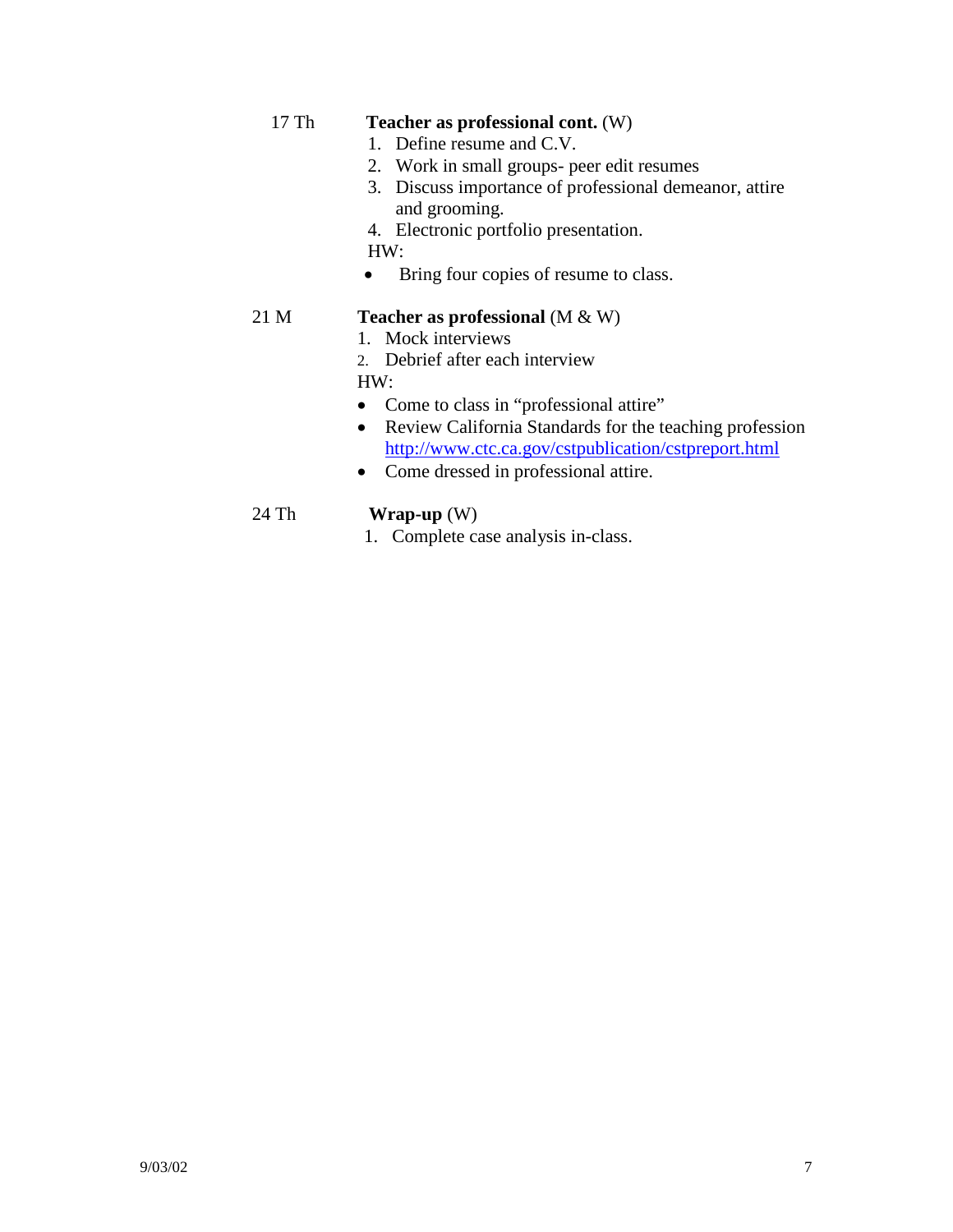# EDMS 511 (Monday/Thursday 11:30-2:15 pm)

| Date      |    | <b>Teaching</b>          | <b>Snacks</b>       |
|-----------|----|--------------------------|---------------------|
| 9/5       | Th | Introduction-Woo         | <b>Woo</b>          |
| 9/9 M     |    | Mauerman & Woo           | $\frac{1}{2}$ class |
| $9/12$ Th |    | <b>Woo</b>               | $\frac{1}{2}$ class |
| 9/16 M    |    | Mauerman & Woo<br>$\ast$ |                     |
| 9/19 Th   |    | <b>Woo</b><br>$\ast$     |                     |
| 9/23 M    |    | Mauerman & Woo<br>$\ast$ |                     |
| $9/26$ Th |    | <b>Woo</b><br>$\ast$     |                     |
| 9/30 M    |    | Mauerman & Woo<br>$\ast$ |                     |
| 10/3 Th   |    | <b>Woo</b><br>$\ast$     |                     |
| 10/7 M    |    | Mauerman & Woo<br>$\ast$ |                     |
| 10/10 Th  |    | <b>Woo</b><br>$\ast$     |                     |
| 10/14 M   |    | <b>Woo</b><br>$\ast$     |                     |
| 10/17 Th  |    | <b>Woo</b><br>$\ast$     |                     |
| 10/21 M   |    | Mauerman & Woo           |                     |
| 10/24 Th  |    | Wrap up                  | <b>EVERYONE©</b>    |